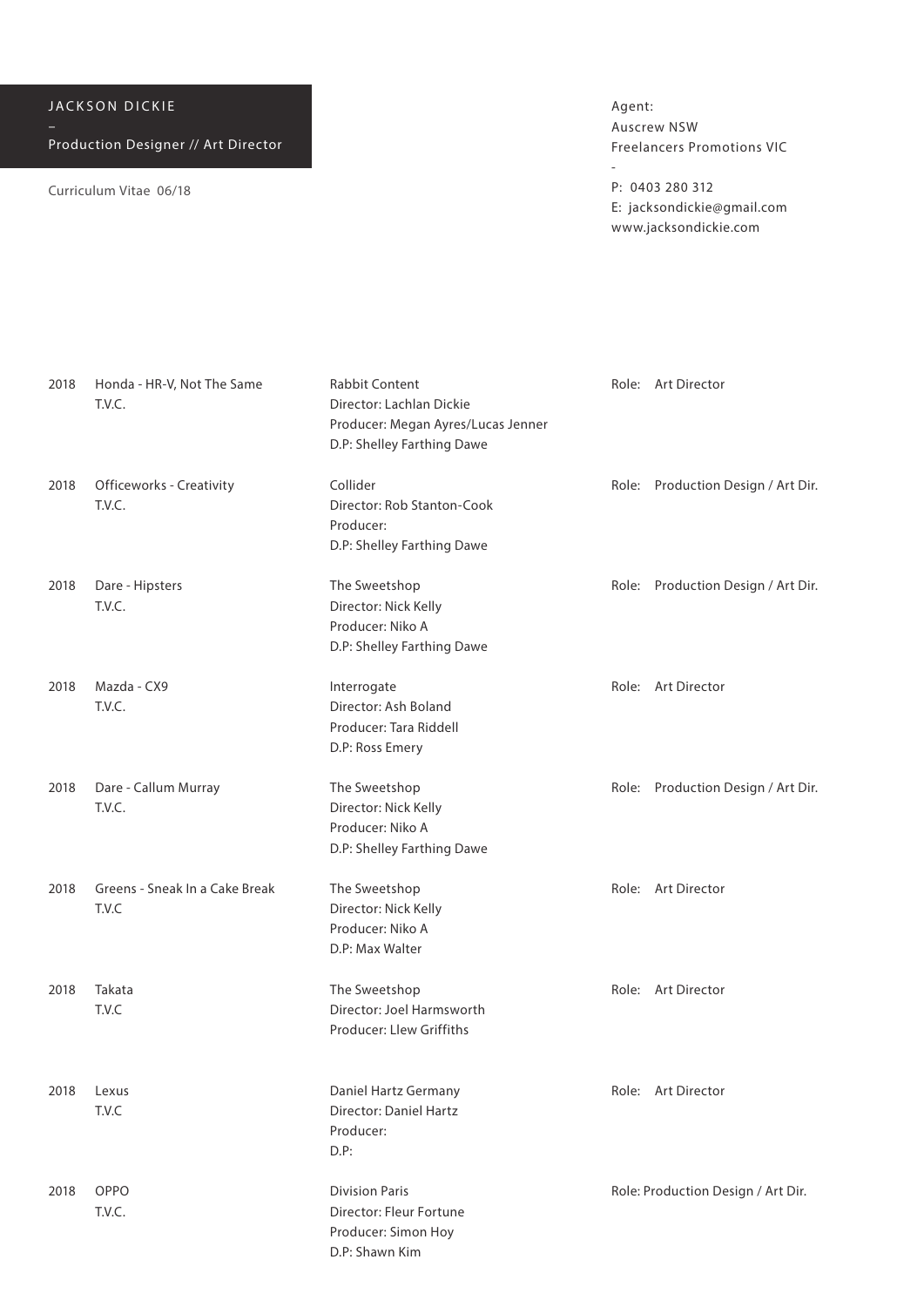Curriculum Vitae 2017

Agent: Auscrew NSW Freelancers Promotions VIC

-

P: 0403 280 312 E: jacksondickie@gmail.com www.jacksondickie.com

| 2017 | <b>Beyond Blue</b><br>T.V.C.                       | <b>Exit Films</b><br>Director: Glendyn Ivin<br>Producer: Karen Sproul<br>Clemenger BBDO Melbourne            |       | Role: Art Director                 |
|------|----------------------------------------------------|--------------------------------------------------------------------------------------------------------------|-------|------------------------------------|
| 2017 | <b>Teachers Mutual Bank</b><br>T.V.C.              | The Sweetshop<br>Director: Joel Harmsworth<br>Producer: Niko Aulich<br>D.P: Shelley Farthing Dawe            |       | Role: Art Director                 |
| 2017 | <b>Bundaberg Rum</b><br>Unmistakably Ours T.V.C.   | Rabbit Content<br>Director: Lachlan Dickie<br>Producer: Lucas Jenner<br>D.P: Danny Ruhlmann                  |       | Role: Production Design / Art Dir. |
| 2017 | Skoda<br>T.V.C.                                    | <b>Exit Films</b><br>Director: Greg Wood<br>Producer: Karen Sproul<br>D.P: Ross Giardina                     |       | Role: Art Director                 |
| 2017 | Chandon - Unexpected Race<br>T.V.C.                | Rabbit Content<br>Director: Lachlan Dickie<br>Producer: Megan Ayres<br>D.P: Ross Giardina                    |       | Role: Production Design / Art Dir. |
| 2017 | ATC - Tech Shoe<br>Wearable Technology             | Airbag<br>Director: Steven Nicholson<br>Producer: Nick Venn                                                  |       | Role: Production Design            |
| 2017 | Melbourne University<br>Made Possible by Melbourne | Airbag<br>Director: Travis Hogg<br>Producer: Martin Box                                                      |       | Role: Production Design / Art Dir. |
| 2017 | BankWest<br>T.V.C.                                 | <b>Revolver Films</b><br>Director: Stephen Carroll<br>Producer: Tobias Webster<br>D.P: Shelley Farthing Dawe |       | Role: Art Director                 |
| 2017 | <b>Foxtel NRL</b><br>T.V.C.                        | <b>Rabbit Content</b><br>Director: Lachlan Dickie<br>Producer: Marcus Butler                                 | Role: | Art Director                       |

D.P: Sam Chiplin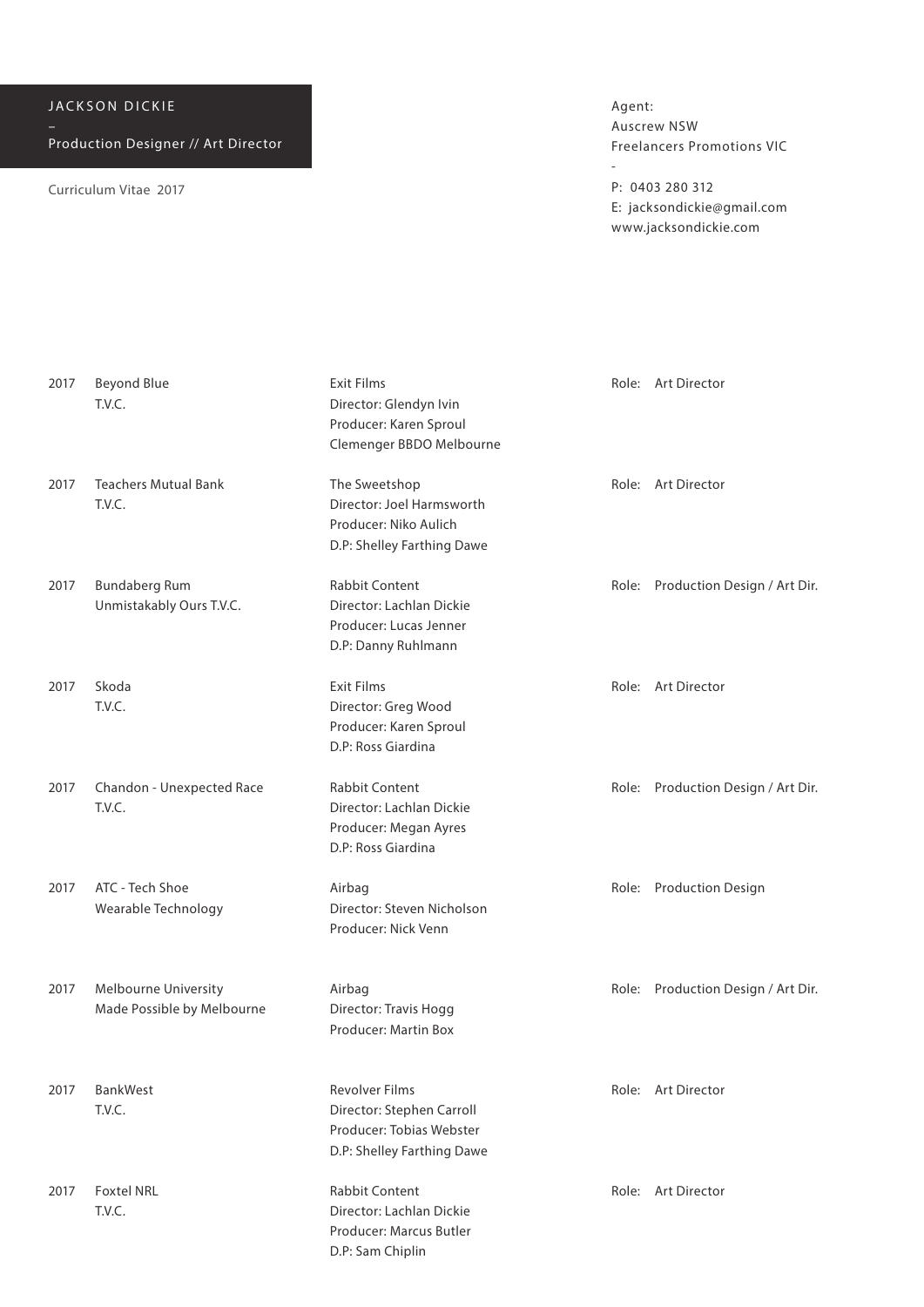| JACKSON DICKIE |  |
|----------------|--|
|----------------|--|

Curriculum Vitae 2016

Agent: Auscrew NSW Freelancers Promotions VIC

-

P: 0403 280 312 E: jacksondickie@gmail.com www.jacksondickie.com

| 2016 | <b>Griffith University</b><br>T.V.C.       | <b>Exit Films</b><br>Director: Christopher Hill<br>Producer: Mel Reardon<br>D.P: Stefan Duscio        | Role: Art Director                 |
|------|--------------------------------------------|-------------------------------------------------------------------------------------------------------|------------------------------------|
| 2016 | MLA - Operation Boomerang<br>T.V.C.        | <b>Rabbit Content</b><br>Director: Lachlan Dickie<br>Producer: Lucas Jenner<br>D.P: Germain McMicking | Role: Production Design / Art Dir. |
| 2016 | CBA - Campaign<br>T.V.C.                   | Exit Films<br>Director: Adam Gunser<br>Producer: Jodi Matterson<br>D.P: Ginny Loane                   | Role: Art Director                 |
| 2016 | SOFY - No Escape<br>T.V.C.                 | <b>Exit Films</b><br>Director: Christopher Hill<br>Producer: Renae Begent<br>D.P: Ed Goldner          | Role: Production Design / Art Dir. |
| 2016 | CUB - Pub Tour<br>T.V.C.                   | <b>Rabbit Content</b><br>Director: Lachlan Dickie<br>Producer: Alex Hay<br>D.P: Riley Brown           | Role: Art Director                 |
| 2015 | Telstra - Summer of Tennis<br>T.V.C.       | Rabbit Content<br>Director: Abe Forsythe<br>Producer: Alex Hay<br>D.P: Sam Chiplin                    | Role: Art Director                 |
| 2015 | Uncle Tobys<br>T.V.C.                      | <b>Rabbit Content</b><br>Director: Lachlan Dickie<br>Producer: Lucas Jenner<br>D.P: Ross Giardina     | Role: Production Design / Art Dir. |
| 2015 | Vice - Pitch Black<br>Event/Online Content | <b>Exit Fllms</b><br>Director: Christopher Hill<br>Producer: Viv Jaspers<br>D.P: Sam Chiplin          | Role: Art Director                 |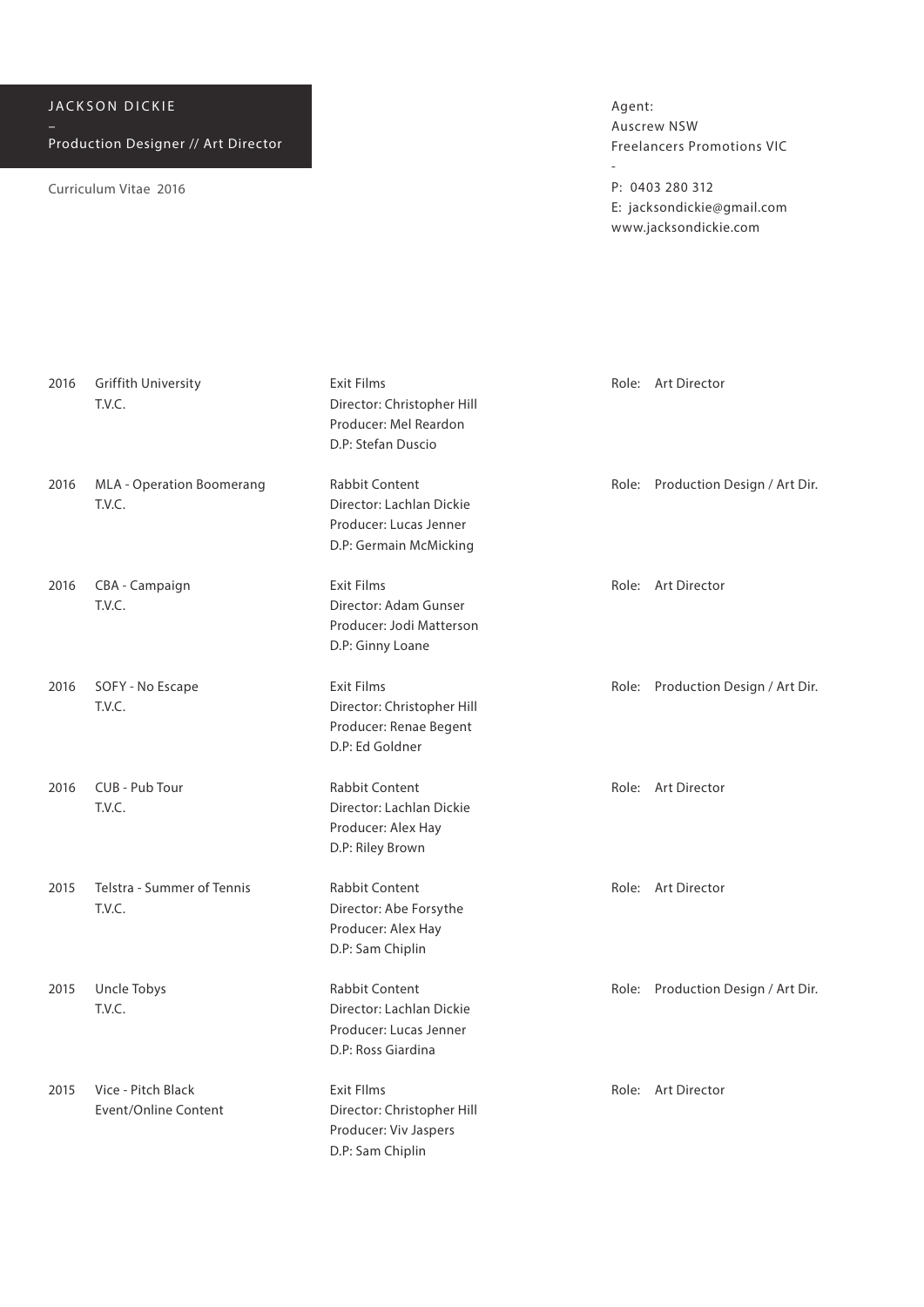Curriculum Vitae

| 2015 | Aldi - Fresh<br>5x 30 T.V.C        | <b>Exit Films</b><br>Director: Christopher Hill<br>Producer: Jodi Matterson<br>D.P: Lachlan Milne      | Role: Production Design / Art Dir |
|------|------------------------------------|--------------------------------------------------------------------------------------------------------|-----------------------------------|
| 2015 | New Spirit of Tasmania<br>T.V.C.   | <b>Exit Films</b><br>Director: Ben Saunders<br>Producer: Karen Sproul<br>D.P: Ari Wegner               | Role: Art Director                |
| 2015 | Mitsubishi ASX<br>T.V.C.           | <b>Exit Films</b><br>Director: Jolyon Watkins<br>Producer: Martin Box<br>D.P: Stefan Duscio            | Role: Art Director                |
| 2015 | P&O 'Pool Pony'<br>T.V.C.          | <b>Exit Films</b><br>Director: Christopher Hill<br>Producer: Fiona Pakes<br>D.P: Ed Goldner            | Role: Art Director                |
| 2015 | Commander<br>T.V.C.                | <b>Flinders Lane</b><br>Director: Ted Horton<br>Producer: Vincent Zimbardi<br>D.P: Matt Chuang         | Role: Art Director                |
| 2015 | Simply Energy<br>T.V.C.            | <b>Exit Films</b><br>Director: Ben Saunders<br>Producer: Kat Latour<br>D.P: Ari Wegner                 | Role: Art Director                |
| 2015 | Cash Converters Campaign<br>T.V.C. | Rabbit Content<br>Director: Abe Forsythe<br>Producer: Alex Hay<br>D.P: Lachlan Milne                   | Role: Art Director                |
| 2015 | Crown - CrownBet<br>T.V.C.         | Finch<br>Director: Nic Finlayson<br>Producer: Cath Anderson<br>D.P: Crighton Bone                      | Role: Art Director                |
| 2015 | Coles Everyday Campaign<br>T.V.C.  | Flinders lane<br>Director: Ted Horton / Steve Callen<br>Producer: Vincent Zimabrdi<br>D.P: Matt Chuang | Role: Art Director                |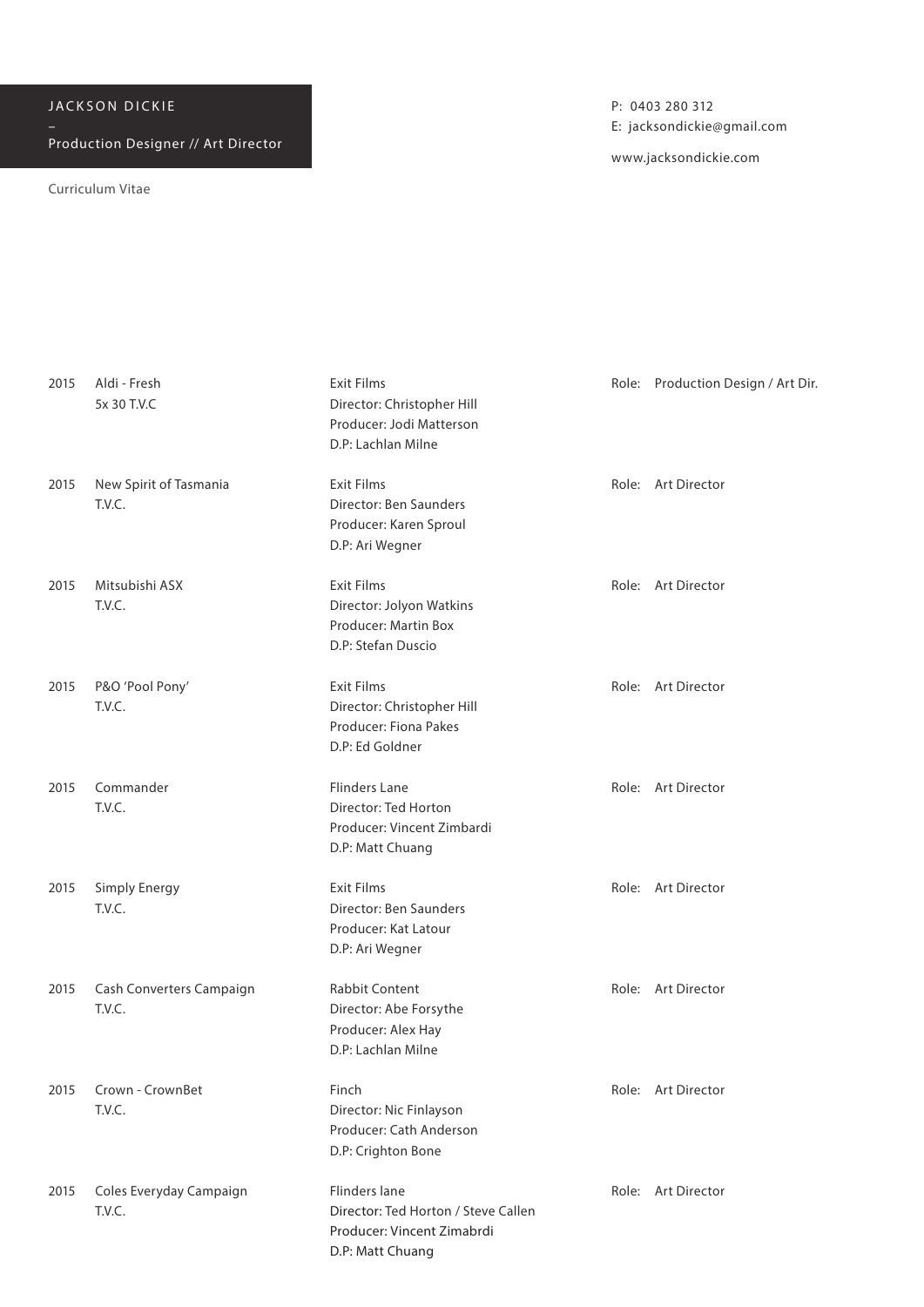Curriculum Vitae

| 2014 | Good Sports<br>T.V.C.                        | <b>Exit Films</b><br>Director: David Rittey<br>Producer: Selin Yaman<br>D.P: Stefan Duscio        |       | Role: Art Director                   |
|------|----------------------------------------------|---------------------------------------------------------------------------------------------------|-------|--------------------------------------|
| 2014 | Melbourne Emporium - Mirror<br>T.V.C.        | <b>Exit Films</b><br>Director: Christopher Hill<br>Producer: Jane Liscombe<br>D.P: Stefan Duscio  |       | Role: Production Designer / Art Dir. |
| 2014 | Honda Jazz - Magic Mobile Drive In<br>T.V.C. | <b>Exit Films</b><br>Director: Stephen Carroll<br>Producer: Tobias Webster<br>D.P: Jeremy Rouse   |       | Role: Art Director                   |
| 2014 | Westpac - Losing It<br>T.V.C.                | <b>Exit Films</b><br>Director: Christopher Hill<br>Producer: Jane Liscombe<br>D.P: Stefan Duscio  |       | Role: Art Director                   |
| 2014 | Foxtel - Melbourne Housewives<br>T.V.C.      | <b>Foxtel Creative</b><br>Director: Joel Noble<br>Producer: Tasha Mahalm<br>D.P: Emilio Abbonizio |       | Role: Art Director                   |
| 2014 | Carlton Draught - Jubilee<br>T.V.C.          | <b>Exit Films</b><br>Director: Grantley Smith<br>Producer: Jeremy Flynn<br>D.P: Geoffery Hall     |       | Role: Art Director                   |
| 2014 | Ford - EcoSport<br>T.V.C.                    | <b>Exit Films</b><br>Director: Christopher Hill<br>Producer: Peter Kearney<br>D.P: Jeremy Rouse   |       | Role: Art Director                   |
| 2014 | Worksafe - Niggles<br>T.V.C.                 | Prodigy<br><b>Director: Samuel Bennetts</b><br>Producer: Adrian Shapiro<br>D.P: Hugh Miller       |       | Role: Art Director                   |
| 2014 | Gossling - Harvest of Gold<br>Music Video    | Jackson Dickie<br>Producer: Jess Lawton<br>D.P: Edward Goldner                                    | Role: | Director & Art Director              |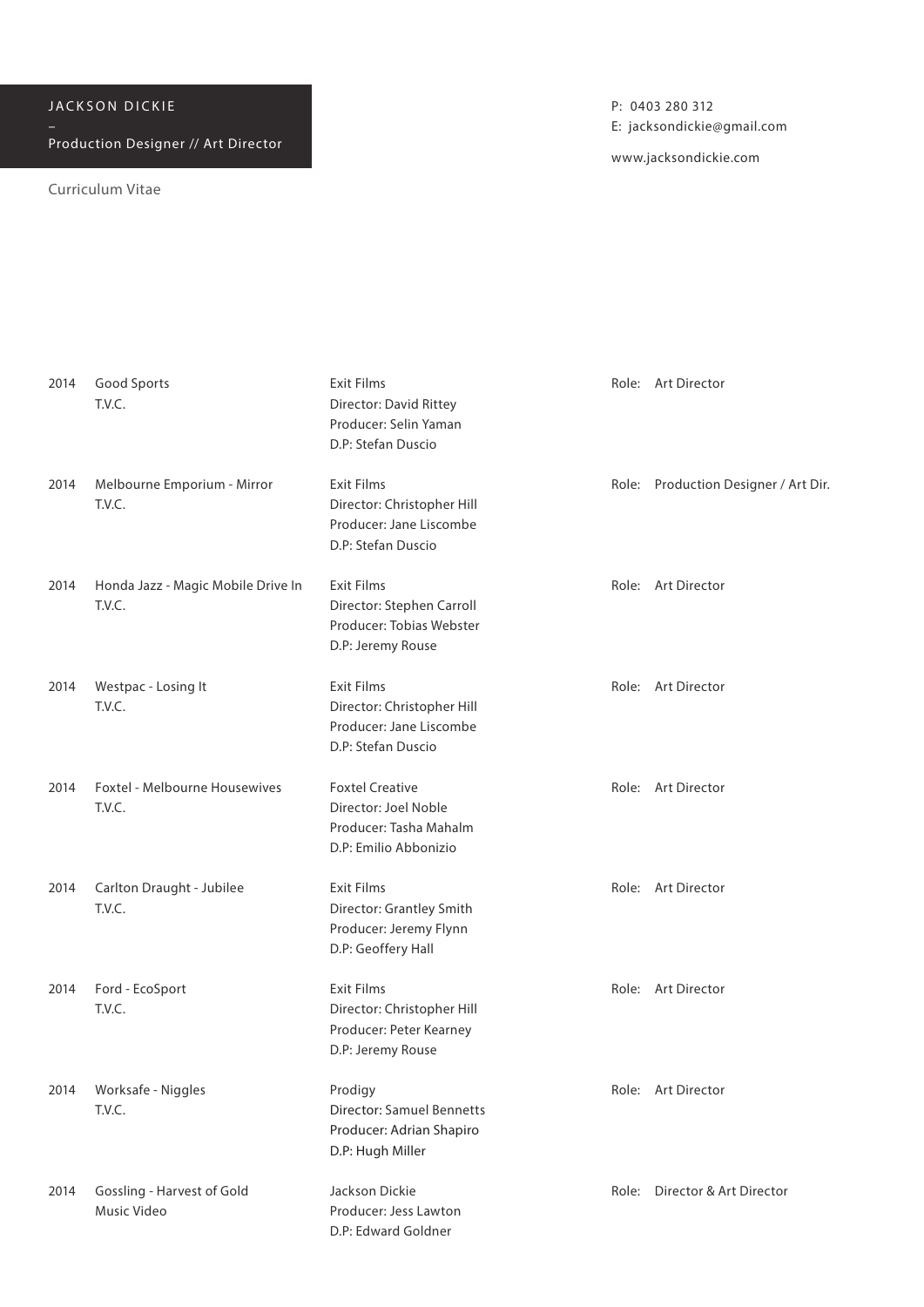## JACKSON DICKIE

Art Director

## Curriculum Vitae

P: 0403 280 312 E: jacksondickie@gmail.com

| 2013 | Devondale/Liddell's - Roofsteins<br>T.V.C.     | <b>Exit Films</b><br>Director: Lachlan Dickie<br>Producer: Selin Yaman<br>D.P: Hugh Miller               | Role: Art Director                        |
|------|------------------------------------------------|----------------------------------------------------------------------------------------------------------|-------------------------------------------|
| 2013 | Movie World - Fright Nights<br>T.V.C.          | Exit Films<br>Director: Lachlan Dickie<br>Producer: Selin Yaman<br>D.P: Hugh Miller                      | Role: Art Director                        |
| 2013 | Melbourne Writers Festival<br>T.V.C.           | <b>Exit Films</b><br>Director: Brett Ludeman<br>Producer: Jeremy Flynn<br>D.P: Edward Goldner            | Role: Art Director                        |
| 2013 | Owl Eyes - Nightswim<br>Music Video            | Director: Jackson Dickie<br>Producer: Jess Lawton<br>D.P: Edward Goldner                                 | Role: Director & Art Director             |
| 2013 | Owl Eyes - Closure<br>Music Video              | Director: Jackson Dickie<br>Producer: Ruth Morris<br>D.P: Germain McMicking                              | Role: Director & Art Director             |
| 2012 | CommBank - CAN<br>T.V.C.                       | <b>Exit Films</b><br>Director: Chris & Lachlan (Krozm)<br>Producer: Peter Kearney<br>D.P: Peter Eastgate | Role: Art Director                        |
| 2012 | Gypsy & The Cat - Sorry<br>Music Video         | Director: Chris & Lachlan (Krozm)<br>Producer: Krozm<br>D.P: Germain McMicking                           | Role: Art Director                        |
| 2012 | Jols Confectionery - Jols Baby<br>T.V.C.       | The Sweetshop<br>Director: Luci Schroder<br>Producer: Alison Lockwood<br>D.O.P: Germain McMicking        | Role: Production Designer<br>Art Director |
| 2012 | Dear Suburbia<br>Feature Film (Chapter Titles) | <b>Exit Films</b><br>Director: Chris & Lachlan (Krozm)<br>Producer: John Sandow<br>D.P: Stefan Duscio    | Role: Production Designer<br>Art Director |